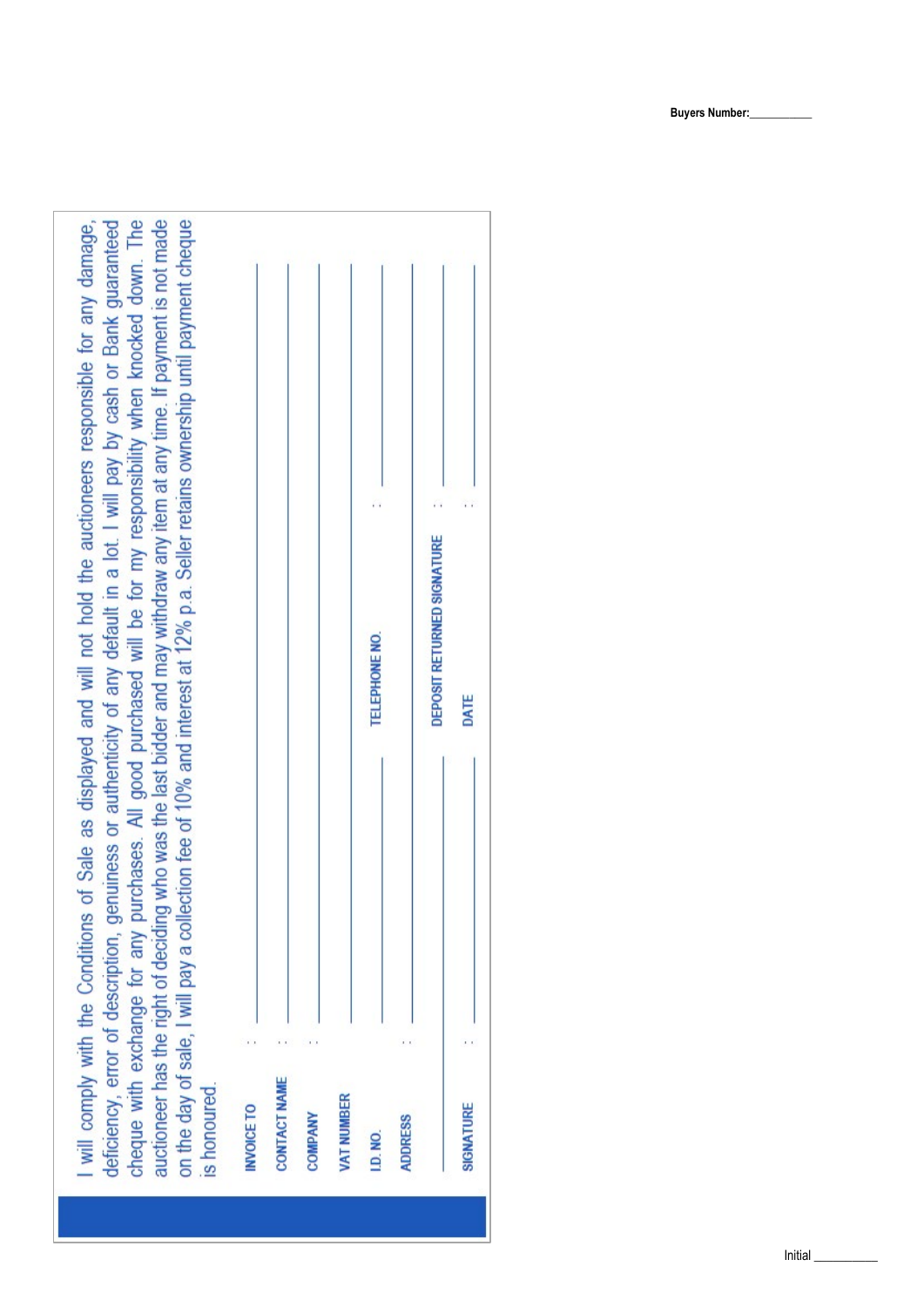**Buyers Number:\_\_\_\_\_\_\_\_\_\_\_**

# **Rules of Auction**

| Estate names                   | : Bluebay Freight Solutions Pty Ltd ( In Liquidation)   Master's Number: N000148/2020           |
|--------------------------------|-------------------------------------------------------------------------------------------------|
| Auction type<br>Bidding starts | : Timed On-line Auction through our AuctionMobility app<br>$: 19$ July 2022 at 12 noon (midday) |
| Bidding closes                 | $: 21$ July 2022 from 12 noon (midday)                                                          |

 $\triangleright$  The Auctioneer is Peter C Maskell, from Peter Maskell Auctions CC, 47 Ohrtmann Road, Willowton, Pietermaritzburg, 3200 Telephone 033-3971190

 $\_$  , and the set of the set of the set of the set of the set of the set of the set of the set of the set of the set of the set of the set of the set of the set of the set of the set of the set of the set of the set of th

- $\triangleright$  The auction will commence at the published time and will not be delayed to allow any specific person or more persons to take part in the auction.
- $\triangleright$  No person shall bid unless he/she is registered as a prospective bidder before the start of the auction. All satisfactory proof of identity and residential address as required in Chapter 1 of the Regulations made in terms of the Financial Intelligence Centre Act, 2001, published in Notice No. R 1595, in Government Gazette No. 24176 on 20 December 2002, is required.
- $\triangleright$  A deposit in an amount of R100,000.00 by EFT. Strictly NO CASH only EFT
- $\triangleright$  The bidder's Record and Vendor's roll may be inspected, free of charge, between 08.00 and 17.00 at the address referred to above. The Vendor's roll prepared by Peter Maskell Auctions is final.
- $\triangleright$  The conduct of the auction shall be subject to the control of the auctioneer, who shall have the sole right to advance the bidding.
- $\triangleright$  If there is a dispute between the bidders, the decision by the auctioneer shall be final and binding.
- If the auctioneer makes a *bone fide* mistake in conducting the auction, the auctioneer shall be entitled to rectify the mistake.
- $\triangleright$  Online Timed Auction Notes:
	- If a lot receives a bid within the last 10 min. it will remain open for an additional 10 min.
	- If any further bidding occurs, the extension timer will reset to 10 min.
	- If no further bidding activity occurs, the lot closes when the timer runs out.
- $\triangleright$  The sale is subject to confirmation.
- $\triangleright$  The Seller Reserves the Right to Accept or Reject Any Bids received on date of auction.
- $\triangleright$  The Rules of Auction comply with Section 45 of the Consumer Protection Act, Act 68 of 2008 ("the Act")
- $\triangleright$  The following provisions are brought to your attention: Section 45 sub section (1),(2) and (3) of the Act provides that: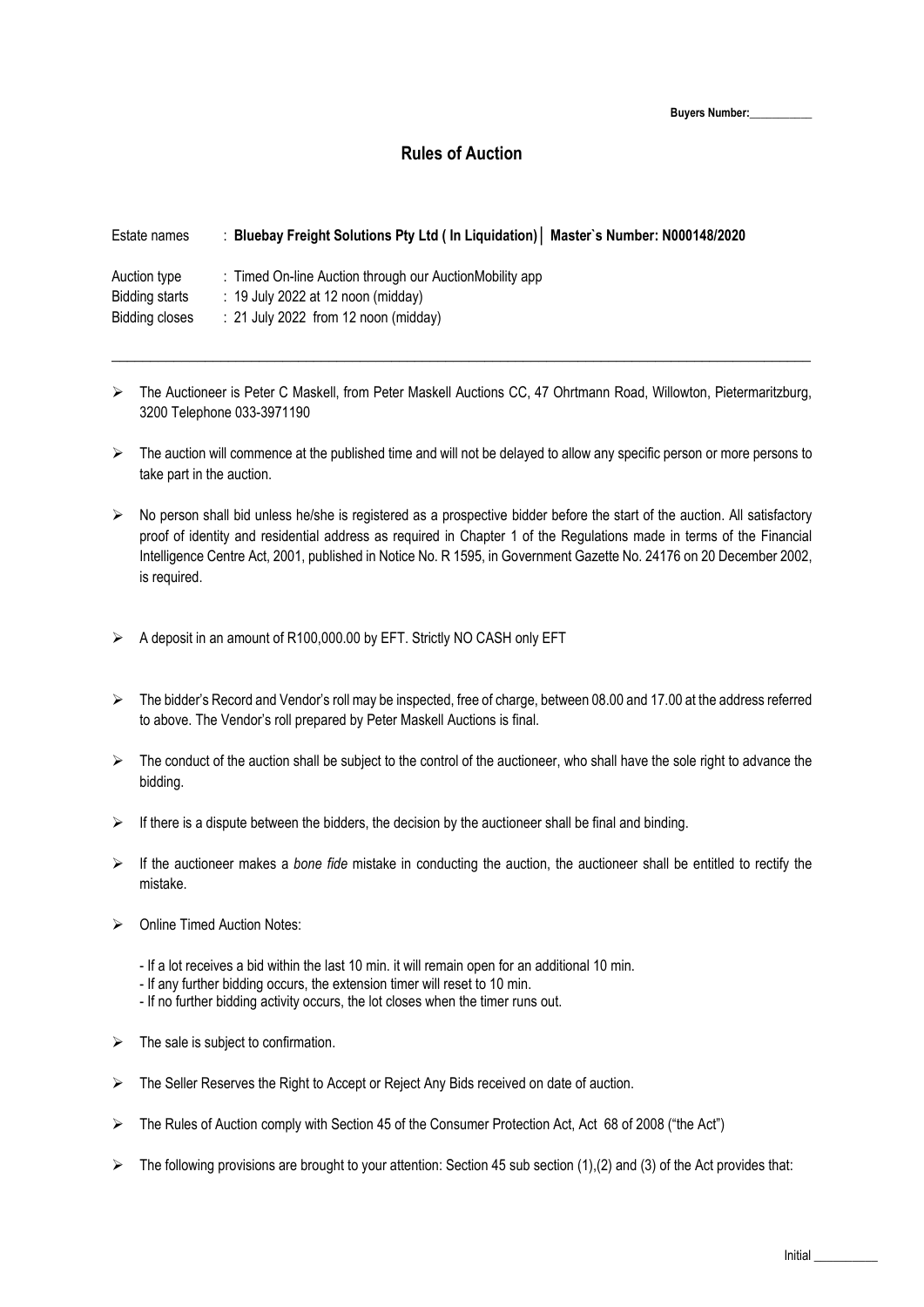- (1) In this section, "auction" includes a sale in execution of or pursuant to a court order to the extent that the order contemplates that the sale is to be conducted by an auction.
- (2) When goods are put up for sale by auction in lots, each lot is, unless there is evidence to the contrary, regarded to be the subject of a separate transaction.
- (3) A sale by auction is complete when the auctioneers announce its completion by the fall of the hammer, or in any other customary manner and until that announcement is made, a bid may be retracted.
- $\triangleright$  The Rules of Auction comply with Section 45 of the Consumer Protection Act, Act 68 of 2008 ("the act").
- $\triangleright$  A person who attends the auction to bid on behalf of another person (i.e. on behalf of a company) must produce a letter of authority that expressly authorizes him or her to bid on that person. When a person is bidding on behalf of a company the letterhead of the company and must be accompanied by a certified copy of the resolution authorizing him or her to bid on behalf of the company.
- $\triangleright$  Peter Maskell Auctions CC operates a Trust Account and the proceeds of any sale of goods (less commission) that is not immediately paid to the seller, shall be deposited into the trust account for the benefit of the seller. The seller shall be entitled to the interest earned on the nett proceeds.
- $\triangleright$  Peter Maskell Auctions shall be entitled to withdraw any lot prior to it being knocked down and shall not be liable for damages suffered by any person as a result of the auction not being proceeded with.
- $\triangleright$  If a lot is sold subject to confirmation, the successful bidder shall not be entitled to withdraw his or her bid until the confirmation date being 3 days after date of auction (Not including weekends or holidays).
- $\triangleright$  The purchase price is payable to Peter Maskell Auctions at the address above, in cash or bank guaranteed cheque, without deduction or set-off 24hours after the lot being knocked down to the successful bidder shall pay Peter Maskell Auctions a penalty equivalent to 10% of the purchase price and interest at 12% per annum. The purchase price is exclusive of VAT, unless otherwise announced by the auctioneer. If the successful bidder fails to pay the purchase price as required in terms of the above, then the auctioneer shall have the discretion to declare the bid and any resulting sale to be void, and to re-auction the goods afresh.
- > The seller retains ownership of all goods purchased until such time as payment has been made in full. Unless Peter Maskell Auctions consents, no lot may be removed until the purchase price is paid in full.
- $\triangleright$  As soon as the lot has been knocked down to the successful bidder, all risk in the lot shall be deemed to have passed to the purchaser. Peter Maskell Auctions are not responsible for any error or deficiency in description of the property. The purchaser is deemed to have seen and judged for himself.
- $\triangleright$  If the successful bidder is a company or close corporation, then the person signing these rules on behalf of the company or close corporation binds himself or herself in favour of Peter Maskell Auctions as surety and co-principal debtor with the successful bidder in solidum for the due fulfilment of the bidder's obligations in terms of these rules.
- $\triangleright$  For the purpose of all the proceedings hereunder the parties consent to the jurisdiction of the Magistrate's Court otherwise having jurisdiction under section 29 of the Magistrate's Court Act of 1944 as amended notwithstanding that such proceedings are otherwise beyond jurisdiction, this clause shall be deemed to constitute the required written consent conferring jurisdiction upon the said Court pursuant to Section 45 of the Magistrate Court Act of 1944 as amended.
- $\triangleright$  In the event of the Purchaser failing to pay the full purchase price of any lot within the prescribed time, or if he fails to comply with any other terms of the sale the Purchaser shall be liable for an amount not more than 10 (ten) percent of the total purchase price or the total cost of advertising and conducting an auction and such additional costs may have been reasonably incurred as disbursements pursuant to the auction whichever is the lesser in addition the auctioneers shall exercise a possessionary lien over all lots / goods of the Purchaser.
- $\triangleright$  The Purchaser authorizes the Auctioneer to resell such lots for and on behalf of the Purchaser by public auction or private treaty sale. The Purchaser shall not be entitled to any further notice in this regard.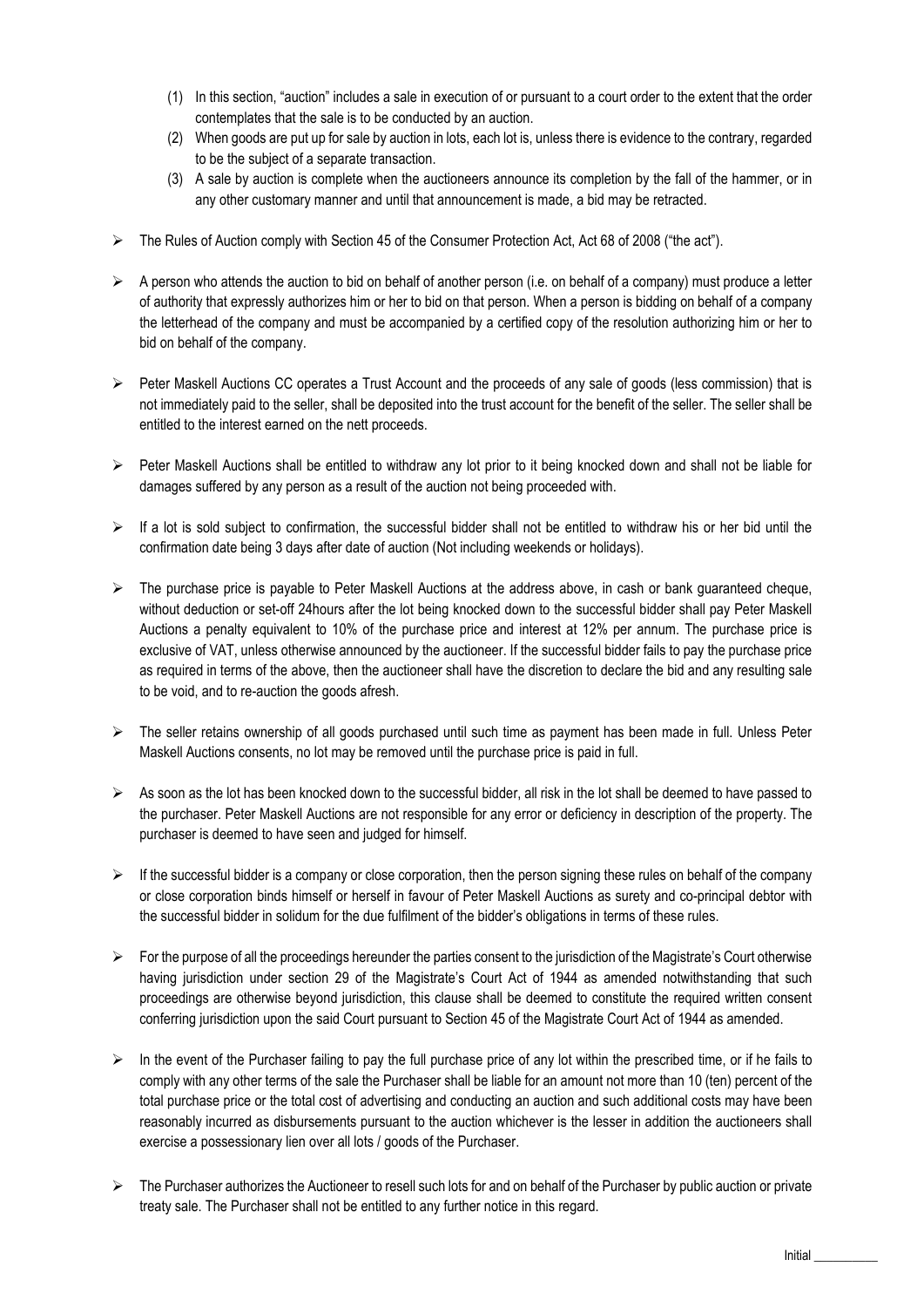- $\triangleright$  Should the Auctioneers resell any lot, the proceeds therefrom, after the deduction of any costs incurred by the Auctioneer, shall be credited to the original Seller's account. Any shortfall on the original purchase price bid by the Purchaser shall be the Seller's measure of damages flowing from the Purchaser's default and shall be payable by the Purchaser to the Seller or the Auctioneers on behalf of the Seller upon demand. Any excess shall be for the benefit of the Purchaser.
- $\triangleright$  The Purchaser shall be bound by these Rules and all announcements made by the Auctioneer at the commencement of and during the sale, whether or not he is present at the time of making such announcements.
- $\triangleright$  In the event of the Seller instituting legal proceedings against the Purchaser, the following provision shall apply :
	- Such proceedings may be at the election of the Seller or the Auctioneer be instituted in magistrate's court, having jurisdiction over the person of the Purchaser, in terms of Section 28 of the Magistrate's Court Act No. 32 of 1944, notwithstanding the fact that the claim of the value of the matter in dispute might exceed the jurisdiction of such magistrate's Court, and
	- The Seller shall be entitled to claim payment of the legal costs from the Purchaser on an attorney and client basis, and
	- The Purchaser shall be deemed to have selected and appointed as his *domicilium citandi et executandi* the address inserted by him / her on the buyer's card/s signed by him / her.
- $\triangleright$  A certificate issued under the hand of the Auctioneer setting forth the amount of the Purchaser's liability arising from and out of any sale by the Auctioneer shall constitute conclusive proof of such indebtedness by the Purchaser and shall further constitute a liquid document for the purpose of provisional sentence, summary judgment or otherwise.
- $\triangleright$  The purchaser or agent of the purchaser, being authorized by the purchaser, acknowledges and accepts that he /she enters the said site entirely at his/her own risk and that he/she waives all rights to claim , or seek other legal redress, against the auctioneer, seller or their agents , employees or mandataries, in respect of any loss , damage or injury suffered by him/her on the said site, no matter the nature of the said loss, damage or injuries and no matter the cause thereof , including the negligence of the said auctioneer, the seller and /or their agents, employees or mandataries, nothing at all excepted and further the purchaser or agent of the purchaser, indemnifies the auctioneer and seller and all their agents, employees and mandataries against any claims for losses, damage and injuries suffered by the purchaser's or agent's employees, mandataries or contractors when on the seller's site for such purposes on the same conditions and bases herein set out.
- $\triangleright$  For the purpose of these rules, including the giving of notices and the serving of legal process, the bidder chooses Domicilium citandi et executandi ("Domicilium") as follows and Peter Maskell Auction chooses Domicilium at 47 Ohrtmann Road, Willowton, Pietermaritzburg :

|                            | Ttelephone No:                                                                                                                             |
|----------------------------|--------------------------------------------------------------------------------------------------------------------------------------------|
|                            |                                                                                                                                            |
| Certificate by Auctioneer: |                                                                                                                                            |
| Act Regulations.           | I certify that, to the best of my knowledge, these auctions rules comply with the requirements of regulation 21 of the Consumer Protection |
| Full Name:                 |                                                                                                                                            |
| Date:                      |                                                                                                                                            |
| Signature:                 |                                                                                                                                            |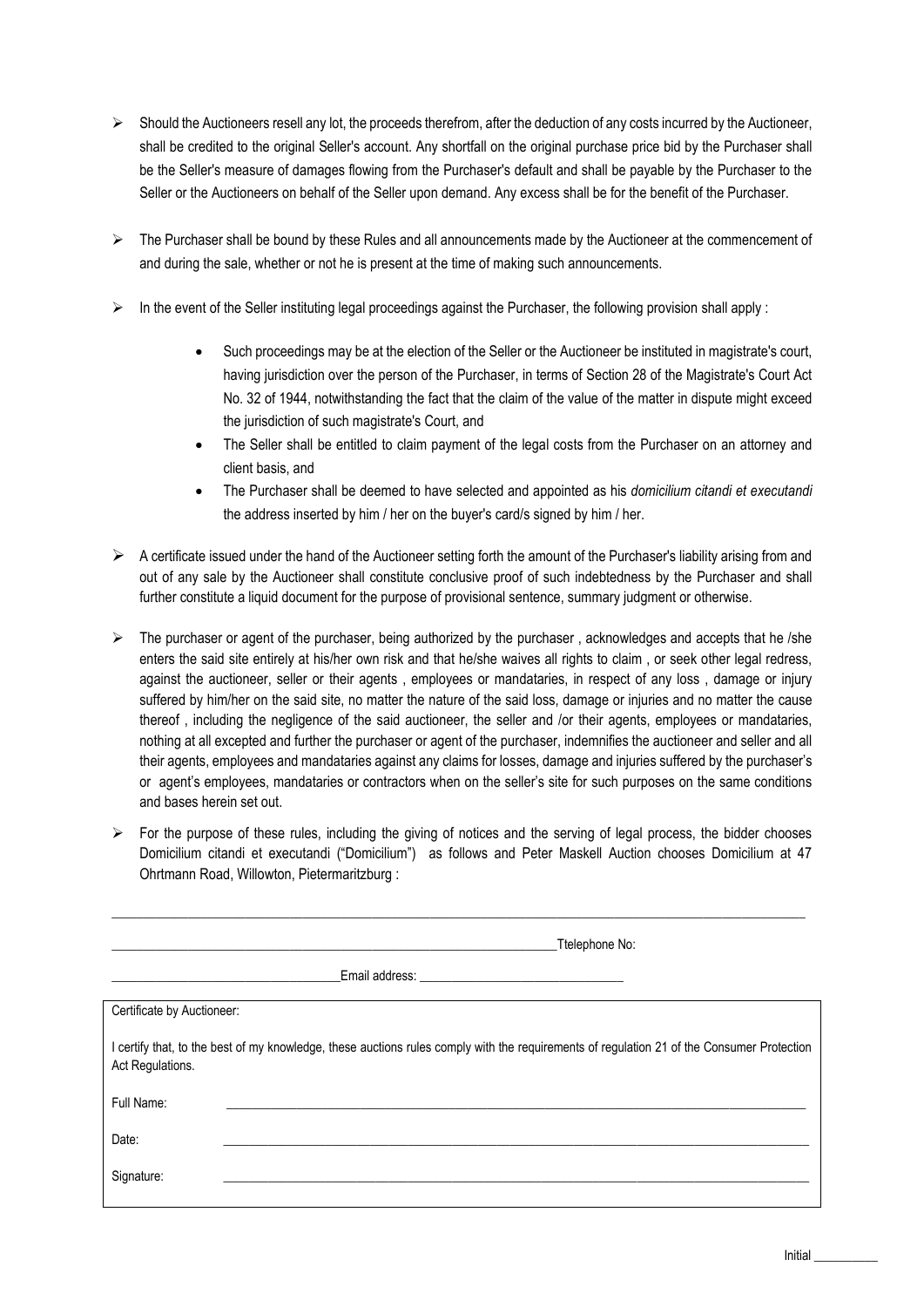| Signature by the prospective bidder                         |  |  |  |  |
|-------------------------------------------------------------|--|--|--|--|
| I accept these auction rules and agree to be bound by them: |  |  |  |  |
| Full Names:                                                 |  |  |  |  |
| Date:                                                       |  |  |  |  |
| Signature:                                                  |  |  |  |  |
|                                                             |  |  |  |  |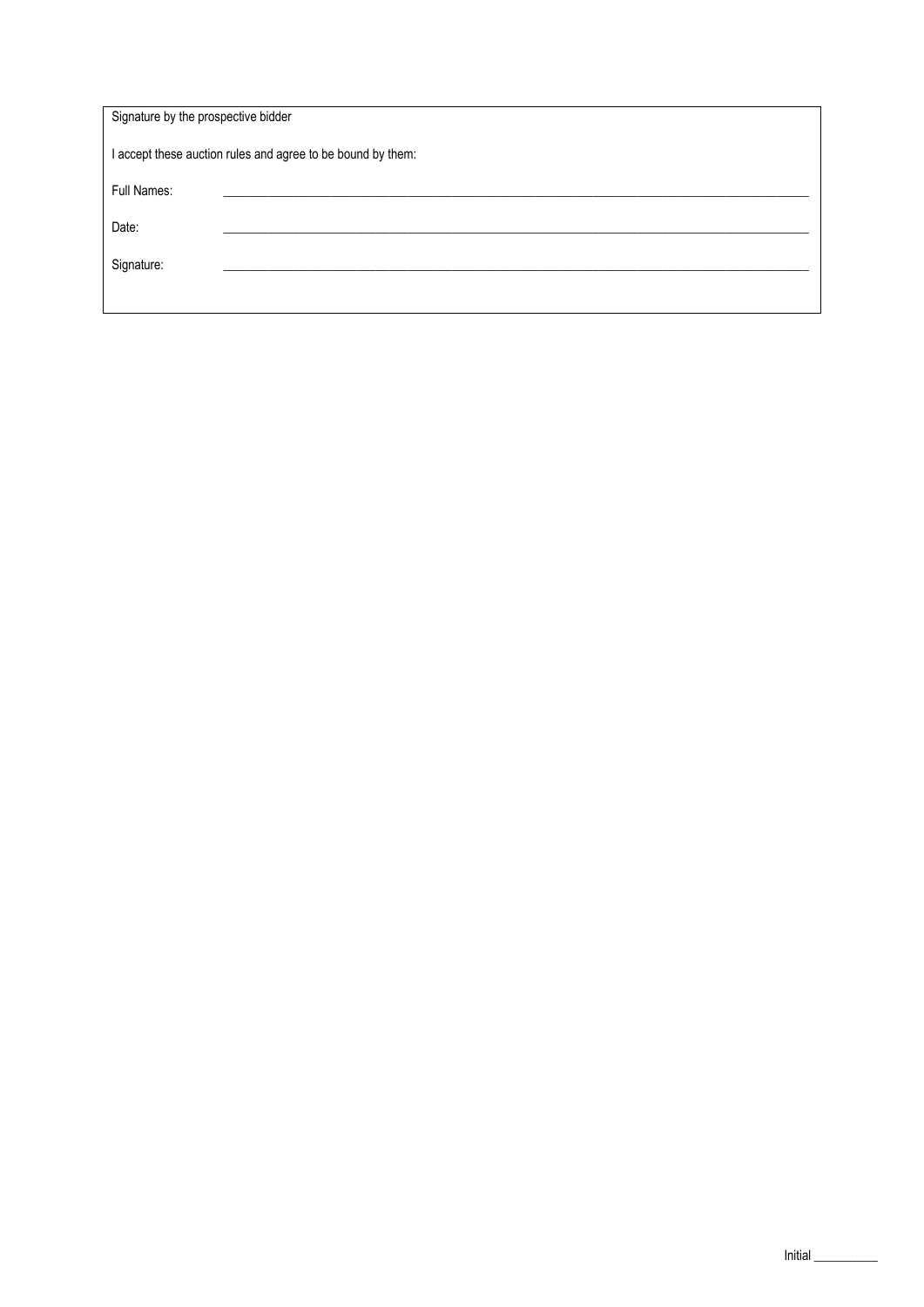**Buyers Number: \_\_\_\_\_\_\_\_\_\_\_\_\_**

### **Conditions of Sale**

The auction sale shall commence by the Auctioneer announcing and identifying the property to be put up to auction (hereinafter referred to as "the lot") and calling for offers (hereinafter referred to as "the bid")

### **1. Deposit**

The Auctioneer requires a deposit as listed hereunder from each respective bidder subject to the following conditions:

 $\triangleright$  A deposit in an amount of R100,000.00 by EFT. Strictly NO CASH only EFT

The deposit shall give the bidder the right to bid for each and every lot.

The deposit is refundable should a lot not be knocked down to a bidder

The deposit is not refundable once a lot is knocked down to a bidder, but shall be deemed incorporated in the lot price;

The Auctioneer may, in its sole discretion, waive its right to claim a cash deposit from a purchaser.

### **2. Bidding**

All bidding is to be regulated by the Auctioneers, as they in their sole discretion deem necessary;

Every bid shall constitute an offer to purchase the property for sale at the amount bid;

The highest accepted bidder to be the purchaser.

In the event of a dispute between two or more bidders, the lot may be put up again and resold, or the Auctioneer in its sole discretion may declare the purchaser;

The Auctioneer`s decision in 2.4 above shall be final and bidding on all parties;

The Auctioneers:

- (a) reserve the right to refuse any bid without being obligated to give any reasons for such refusal.
- (b) shall have the right to withdraw any lot prior to it being knocked down, in which event the Auctioneer shall not be liable in damages for any cause whatsoever to any person by person of the sale not being proceeded with.
- (c) if the item is SOLD SUBJECT TO CONFIRMATION the PURCHASER shall not be entitled to WITHDRAW HIS/HER BID until date of confirmation being 3 days after date of auction (Not including weekends or holidays)

### **3. Online Timed Auction Notes:**

- (a) If a lot receives a bid within the last 10 min. it will remain open for an additional 10 min.
- (b) If any further bidding occurs, the extension timer will reset to 10 min.
- (c) If no further bidding activity occurs, the lot closes when the timer runs out.

#### **4. Purchase Price**

The purchase price is payable-

- (a) in cash, without deduction or set-off;
- (b) to the Auctioneers at 47 Ohrtmann Road, Willowton, Pietermaritzburg.
- (c) Immediately after the lot being knocked down to the purchaser, failing which 10% for collection and interest 12% per annum will be charged.

#### **5. Delivery**

The seller retains ownership of all goods purchased until such time as the payment cheque is honoured.

Unless Auctioneer consents thereto, no lot may be removed until the purchase price is paid.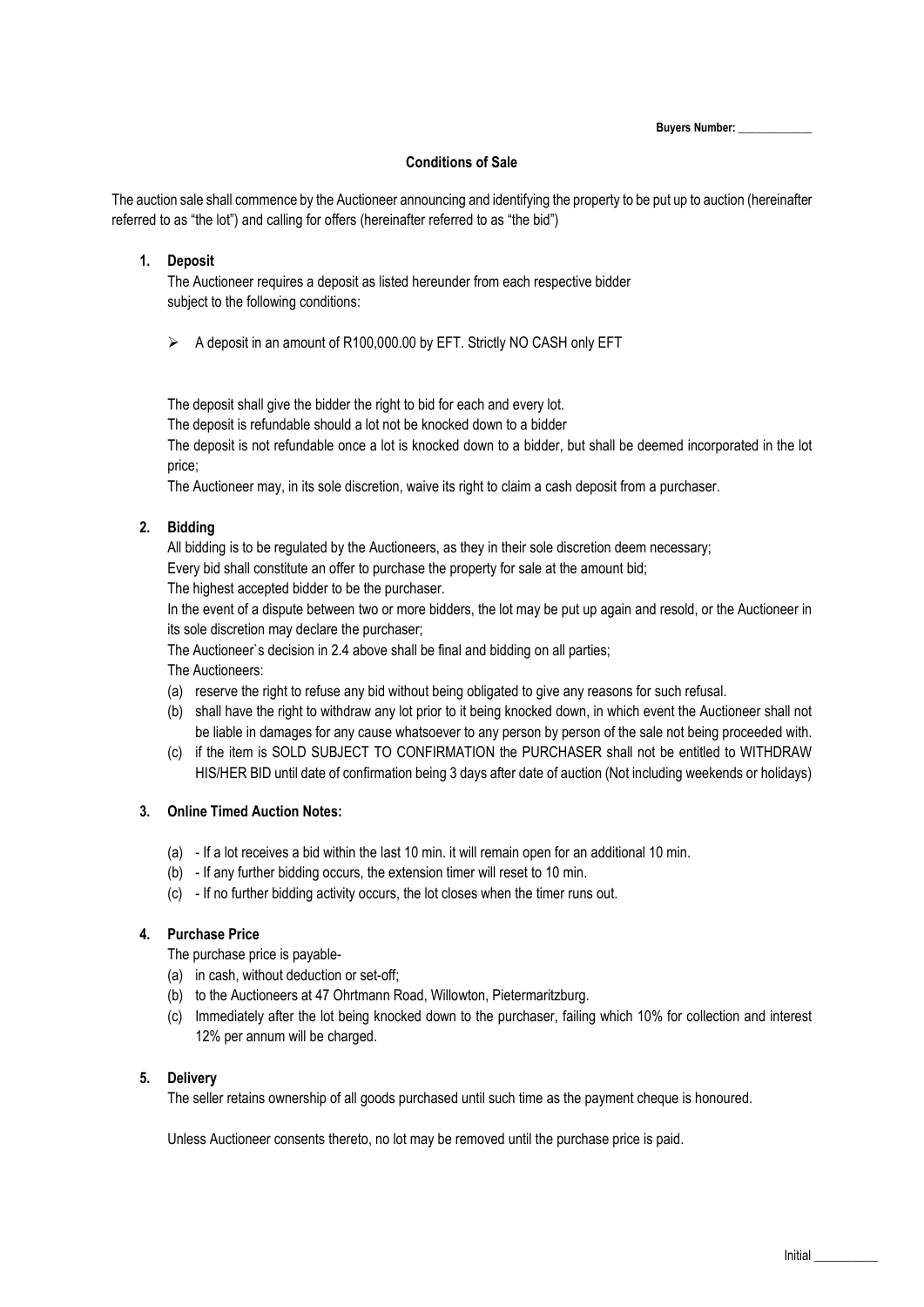### **6. Risk**

As soon as the lot has been knocked down to the purchaser all risk therein shall be deemed to have passed to the purchaser.

### **7. Public Announcement of Conditions**

The purchaser acknowledges that the conditions of sale as read out in public at the onset of the auction:

- Are applicable to the property at the auction, and;
- The purchaser is bound thereby, whether or not he was present when the conditions were read out.

#### **8. Auctioneers rights**

The Auctioneer's Vendu Roll is final.

## **9. Defects**

All property is sold Voetstoets without any warranty or guarantee whatsoever, and neither the seller nor the Auctioneer shall be responsible for any latent or patent defect;

The Auctioneers are not responsible for any error or deficiency in description of the property. The purchaser is deemed to have seen and judged for himself.

#### **10. Company / Close Corporation as Purchaser**

Should the purchaser be a company or close corporation than the person signing the conditions on behalf of the company or close corporation hereby binds himself to the Auctioneer as surety and co-principal debtor of the Auctioneer with the purchaser in solidum for the due fulfilment of the conditions hereof and for payment of the purchase price.

### **11. Error in Sale**

Should the Auctioneer commit any error in conducting the sale, such mistake should not be considered biding upon the parties, but be rectified by the Auctioneer.

#### **12. Variation**

Any variation, alteration or addition to this agreement shall not be of any force or effect or legal validity unless reduced to writing and signed by the respective parties.

#### **13. Magistrates Court Jurisdiction**

For the purpose of all the proceedings hereunder the parties consent to the jurisdiction of the Magistrate Court otherwise having jurisdiction under Section 29 of the Magistrate Court Act of 1944 as amended notwithstanding that such proceedings are otherwise beyond jurisdiction. This clause shall be deemed to constitute the require written consent conferring jurisdiction upon the said Court pursuant to Section 45 of the Magistrate Court Act of 1944 as amended.

#### **14. Joint and Several Liability**

Should there be more than one purchaser, the purchaser shall be liable jointly and severally and in solidum for the payment of all monies hereunder and for carrying out of all terms of this contract.

#### **15. Domicilium**

The purchaser chooses his *Domicilium citandi et executandi* for all purchases arising out of his agreement at:

The Purchaser:

- 1) Physical Address:  $\blacksquare$
- 2) Postal Address:
- 3) Telephone Number: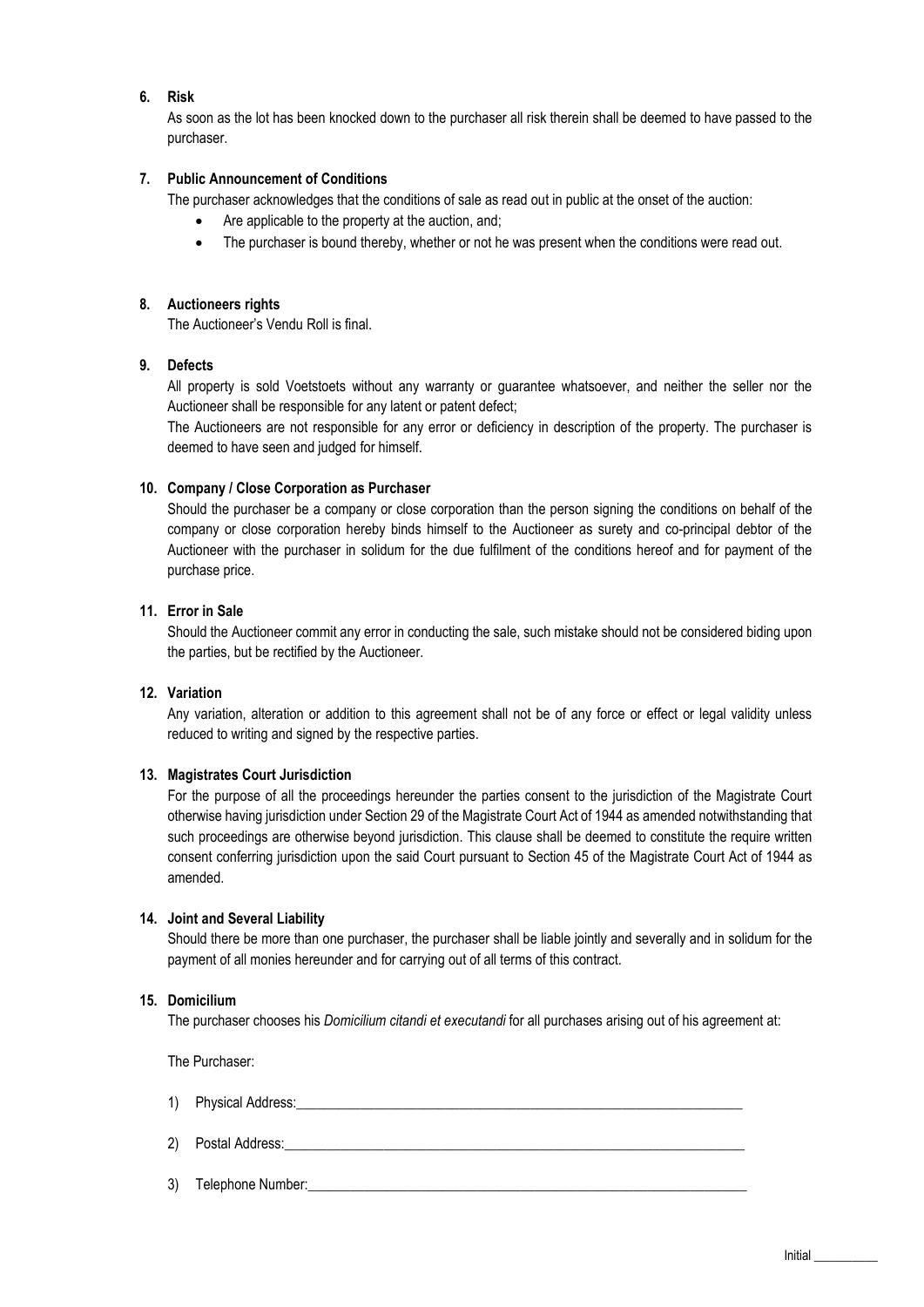4) E-mail:\_\_\_\_\_\_\_\_\_\_\_\_\_\_\_\_\_\_\_\_\_\_\_\_\_\_\_\_\_\_\_\_\_\_\_\_\_\_\_\_\_\_\_\_\_\_\_\_\_\_\_\_\_\_\_\_\_\_\_\_\_\_\_\_\_\_\_\_\_\_\_\_\_

### **16. Cancellation**

Should the purchaser fail to comply with any of the conditions of this sale and demand, the Auctioneer on behalf of the seller shall be entitled, without further notice, and without prejustice to any of the seller's common law rights, either:

- (a) To cancel this agreement, retake possession of the property and sell the property again by auction or private treaty in his sole discretion. In this event the purchaser shall be liable for:
	- (i) All costs, including Security, which result therefrom and the Auctioneer's commission to which the Auctioneer would have been entitled but for the cancellation and consequent resale; and
	- (ii) Any damages the Auctioneer may suffer as a result of the property realizing a lesser amount than that realized in the pursuance of the aforesaid cancelled agreement; or
- (b) To hold the purchaser bound by his purchase and to claim forthwith the payment of the whole purchase price.
- (c) Failure by the purchaser to pay and take delivery or remove the items purchased at auction does not exonerate the purchaser from the above conditions of sale.

### **17. Removal of goods purchased:**

- No movable articles purchased by the purchaser shall be removed from the site without the express consent of the auctioneer who shall provide a removal permit to the purchaser for such purpose.
- It shall be the purchaser's responsibility to dismantle or demolish and remove all immovable items, building structures or other articles purchased at the auction and to remove same from site and in effecting the said demolition , dismantling or removal of goods and /or material, the purchaser and /or his /her contractor shall be subject to the Contractor's Health and Safety Regulations of the Seller which the purchaser shall sign and which shall form part of these terms and conditions. Should dismantled items or demolished materials be left on site for later collection, the Seller nor the auctioneer shall be responsible for any loss of or damage to such goods and materials and the purchaser indemnifies the seller/auctioneer accordingly.
- The purchaser accepts that should he/she damage a building or any permanent structure or articles or a movable asset when removing the goods purchased by himself/herself , he /she shall be liable in his/her capacity as purchaser to restore or repair or make good any damage so caused and that the said repairs shall only be deemed to have been satisfactorily completed on the Seller has accepted same.
- Further to above clauses ,the purchaser or agent of the purchaser, being authorized by the purchaser , acknowledges and accepts that having been given permission to enter the site of the auction and to participate therein and /or to dismantle or demolish fixtures or immovable articles and structures and to remove same from site, and recognizing that hazards exist on the said site and in respect of the said demolition and /or dismantling of such articles or structures and such removal, that he /she enters the said site entirely at his/her own risk and that he/she waives all rights to claim , or seek other legal redress, against the auctioneer, seller or their agents , employees or mandataries, in respect of any loss , damage or injury suffered by him/her on the said site, no matter the nature of the said loss, damage or injuries and no matter the cause thereof , including the negligence of the said auctioneer, the seller and /or their agents, employees or mandataries, nothing at all excepted and further the purchaser or agent of the purchaser, indemnifies the auctioneer and seller and all their agents, employees and mandataries against any claims for losses, damage and injuries suffered by the purchaser's or agent's employees, mandataries or contractors when on the seller's site for such purposes on the same conditions and bases herein set out.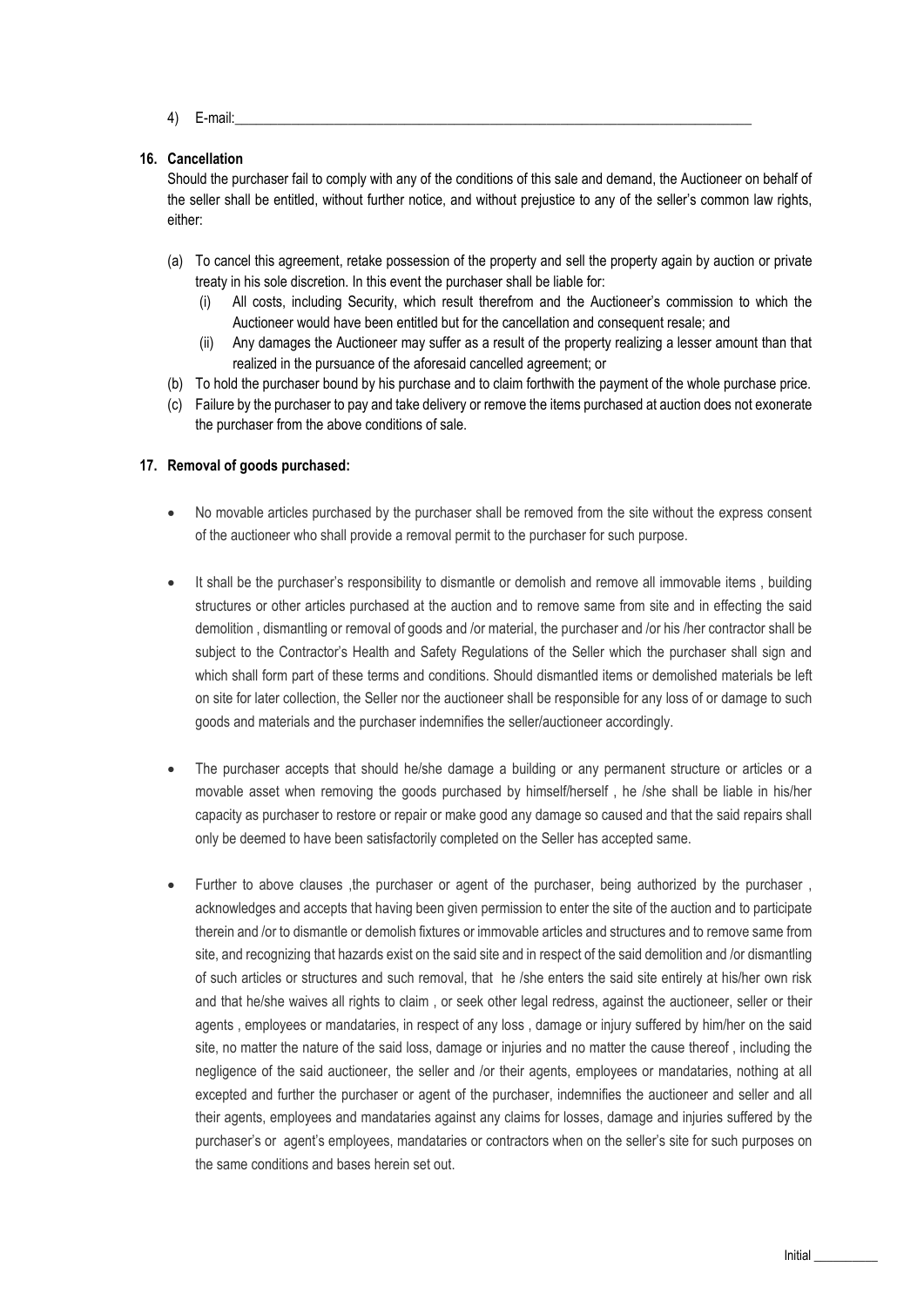### **18. Acknowledgements:**

I, the purchaser acknowledge that his or her offer to purchase, made on the auction is not subject to viewing. The purchaser acknowledges that all items are sold voetstoots and the onus is on the Purchaser to inspect all assets prior to the commencement of the auction. It has been recorded that the Purchaser is fully acquainted with goods and the Purchaser hereby indemnifies the Auctioneer or the Seller against any possible claim that may arise as a result of his or her failure to inspect the assets prior to the commencement of the auction.

I, the purchaser hereby understand and agree

| <b>SIGNI</b> | יחר          |
|--------------|--------------|
| 'NN          | $\mathbf{v}$ |
| . 1.717      | wzz          |
|              |              |

SIGNATURE: \_\_\_\_\_\_\_\_\_\_\_\_\_\_\_\_\_\_\_\_\_\_ON BEHALF OF\_\_\_\_\_\_\_\_\_\_\_\_\_\_\_\_\_\_\_\_\_\_\_\_\_\_\_\_\_\_\_\_\_\_\_\_\_\_\_\_\_\_\_\_

ID NUMBER:  $\blacksquare$ 

\_\_\_\_\_\_\_\_\_\_\_\_\_\_\_\_\_\_\_\_\_\_\_\_\_\_\_\_\_\_\_\_\_\_\_\_\_\_\_\_\_\_\_\_\_\_\_\_\_\_\_\_\_\_\_\_

AS WITNESS ON BEHALF OF PETER MASKELL'S AUCTIONS